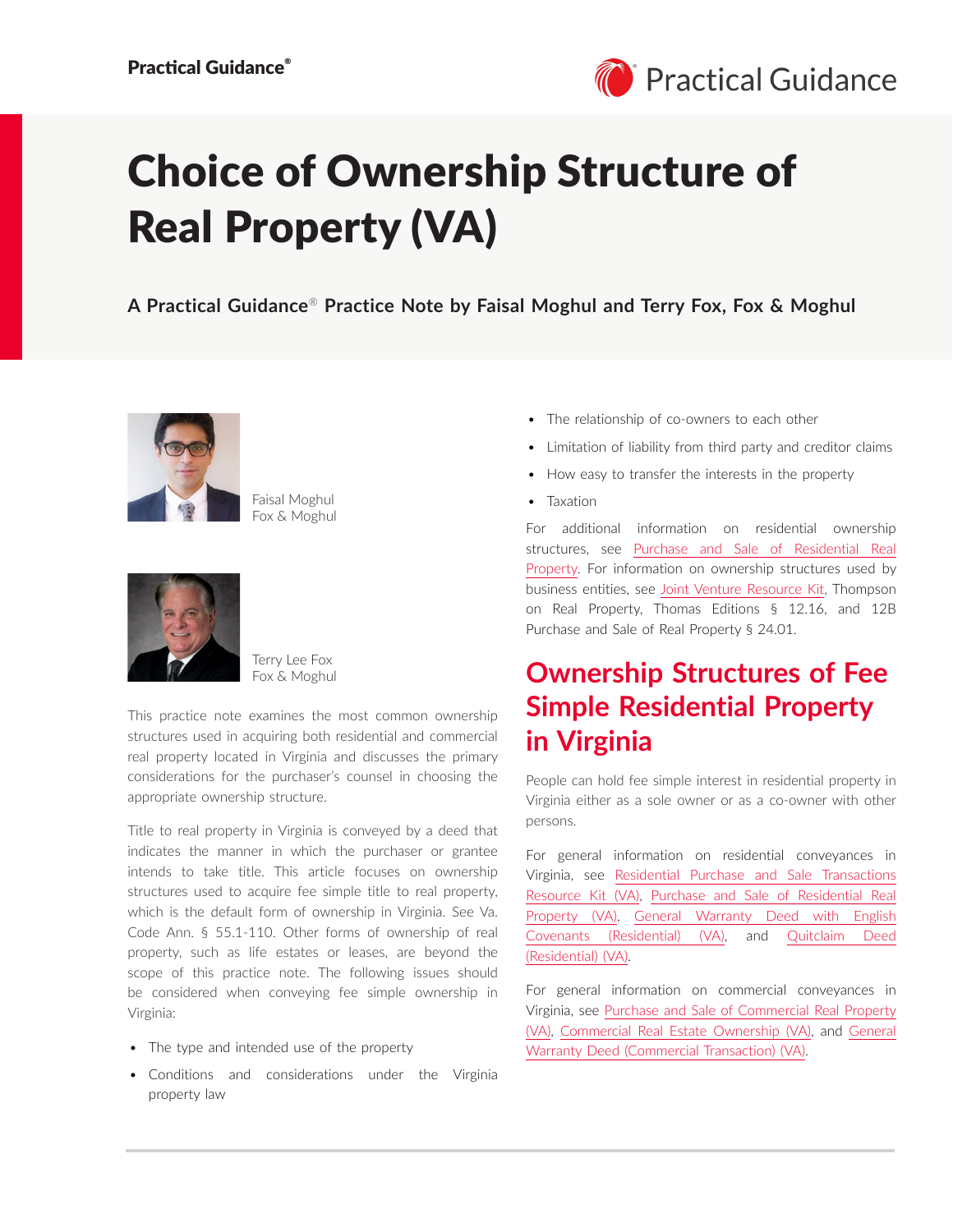#### **Sole Ownership**

Fee simple absolute is the greatest possible estate in land without any conditions or limitations. This estate in land never automatically terminates because upon the death of the owner(s), it is then transferred to their heirs. Generally, an individual who owns residential real property as a primary or vacation home typically takes title to the property in fee simple absolute.

#### **Co-ownership**

Virginia recognizes the ability of two or more individuals to hold concurrent interests in a property. There are four types of co-ownership structures recognized under the Virginia law: (1) tenancy in common, (2) joint tenancy, (3) tenancy by entirety, and (4) coparcenary. This note provides a brief introduction of each co-ownership structure.

#### *Tenancy in Common*

A tenancy in common is a co-ownership structure where each tenant has a distinct and separate interest in the property, but with a common right of possession. "A tenancy in common requires no other unity than that of possession. The occupancy of the lands is undivided and neither of them knoweth his part in severalty. If two or more persons are entitled to land in such manner that they have an undivided possession, but several freeholds, they are tenants in common." See Hodges & De Jarnette v. Thornton, 138 Va. 112 (1924). To understand tenancy in common, real estate purchasers in Virginia need to understand that there are four types of unities in real estate ownership:

- Unity of time, which requires all tenants to acquire their interests in the property at the same time
- Unity of title, which requires all tenants to acquire their title by the same instrument—in the same deed or will
- Unity of interest, which requires each tenant to have an equal and same interest in the real property –and–
- Unity of possession, which indicates that each co-tenant has the same right to the possession of the property

The tenants who own a real property by tenancy in common only have a unity of possession and do not have a unity of interest, unity of time, or unity of title. Therefore, the tenants may acquire their shares in the property by different conveyances at different times. Their interests in the property may be unequal and the quantity of the estate may differ from tenant to tenant.

Also, unlike joint tenancy, or tenancy by survivorship, there is no right of survivorship attached to tenancy in common. Upon the death of a tenant, interests automatically go to heirs, or are distributed in accordance with a will or other instrument. A tenancy by common can be automatically created by dissolution of a joint tenancy, or by dissolution of a tenancy by the entirety by operation of law upon a divorce.

It is important to note that even though tenants can own unequal shares in a property, the common law presumes tenants in common to hold equal shares absent specific language to the contrary. See Smith v. Alderson, 116 Va. 986 (1914). It is advisable for co-tenants to have an agreement governing their relationship with regard to the property. In the absence of an agreement, a tenancy in common can present issues regarding the use and transferability of the property. If a dispute arises, any of the co-tenants may file an action requesting partition of the property.

For a discussion of the creation of tenancies in common, see Powell on Real Property § 50.02 and Thompson on Real Property, Thomas Editions § 32.06; possessory rights between co-tenants, see Powell on Real Property § 50.03; and termination, see Thompson on Real Property, Thomas Editions § 32.08.

#### **Benefits**

The benefits of owning real property as tenants in common include:

- **Flexibility.** Co-tenants may own unequal shares of ownership, need not be related or married, or acquire their interests at the same time.
- **Freedom.** Each co-tenant may sell its interest, without the consent of the other co-tenants or use its interest as collateral fora loan.
- **Security.** The property cannot be physically divided, unless a successful action for partition is obtained, because each co-tenant has an undivided interest in the property and a creditor of one co-tenant can only place a lien against that co-tenant's interest in the property.

#### **Drawbacks**

The drawbacks of a tenancy in common ownership structure include:

• **Estate planning.** There is no right of survivorship included in a tenancy in common, therefore when one co-tenant dies, the decedent's interest must go through probate since the other co-tenants are not entitled to inherit the decedent co-tenant's interest.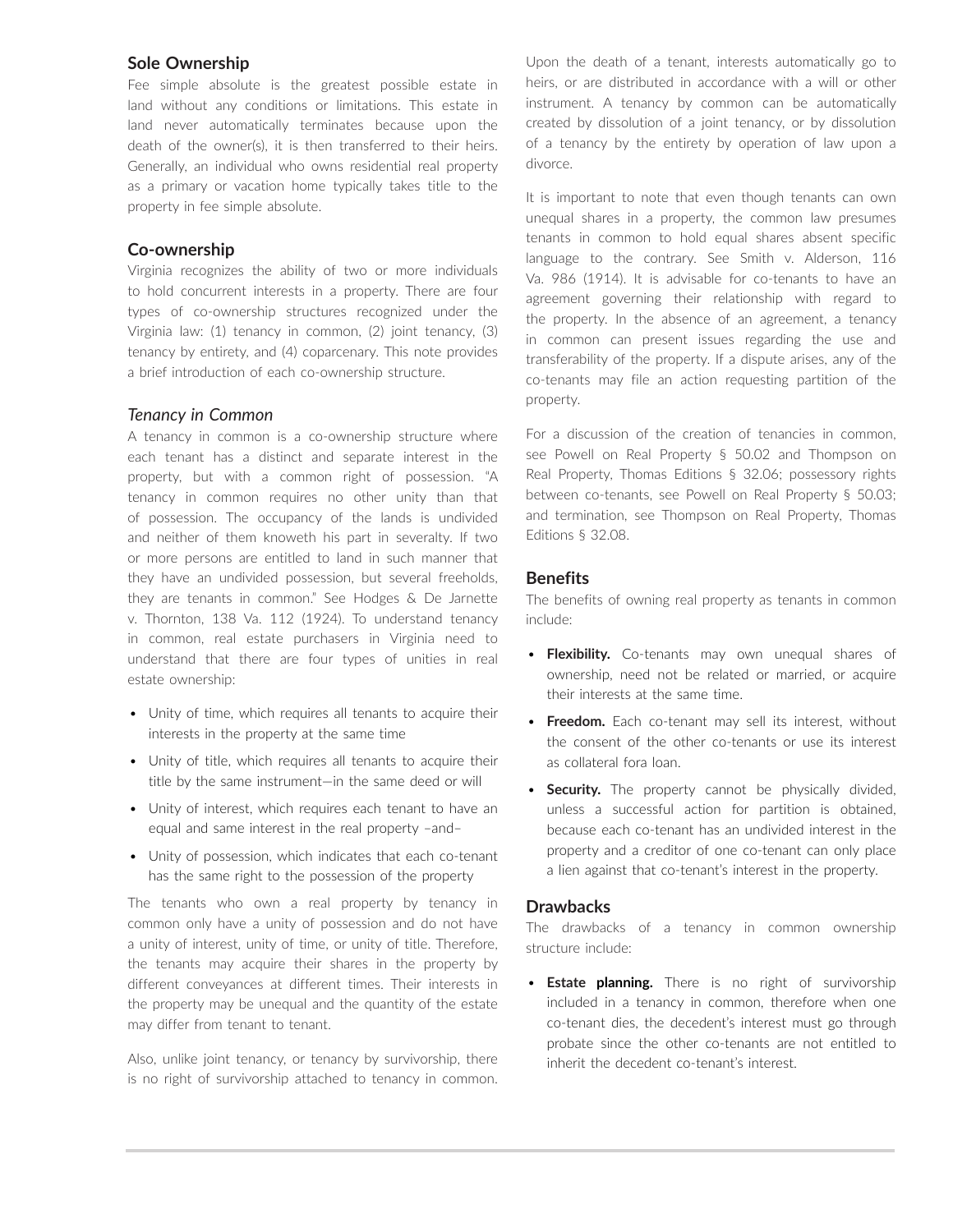• **Termination.** If there is a sale, loss of unity of possession, or a partition action, the tenancy in common may be terminated.

### *Joint Tenancy*

A joint tenancy allows two or more people to have concurrent ownership of a property and share the same interest. Each tenant has identical interest and rights to the enjoyment of the entire interest. The most important characteristic of a joint tenancy is the survivorship.

It is important to note that in Virginia, the common law presumption concerning survivorship has been abolished. See Va. Code Ann. § 55.1-134(A). However, this statutory language merely removes the survivorship presumption at common law, and it does not preclude a joint tenancy structure from carrying survivorship. This is evidenced in Va. Code Ann. § 55.1-134(B), which states as follows:

This section shall not apply to any estate that joint tenants have as fiduciaries or to any real or personal property transferred to persons in their own right when it manifestly appears from the tenor of the instrument transferring such property or memorializing the existence of a chose in action that it was intended the part of the one dying should then belong to the others. This section does not affect the mode of proceeding on any joint judgment or order in favor of or on any contract with two or more one of whom dies.

Va. Code Ann. § 55.1-134(B).

Thus, the intent of the parties that the interest be vested wholly in the survivor upon the death of the joint tenant must be clear on the face of the instrument. Some languages indeed have been rejected by courts in Virginia as merely conveying the real estate interest as tenants in common, not joint tenancy. For example, the court has ruled in Camp v. Camp that the disputed language "as tenants in common with the right of survivorship as at common law," only created a tenancy in common. See Camp v. Camp, 220 Va. 5953 (1979); see also Gant v. Gant, 237 Va. 588 (1989).

Another difference between common law and Virginia law is that the common law prohibits a grantor to convey a joint tenancy to itself and another, and such conveyance of interest would be considered as conveying only creates a tenancy in common. However, Virginia statute has permitted such conveyance, as stated in Va. Code Ann. § 55.1-108:

Any person having an estate or interest in real or personal property may convey such estate or interest to himself or to himself and another or others, including to himself and his spouse as tenants by the entirety or otherwise, and the fact that one or more persons are both grantor or grantee or grantors and grantees in the same conveyance shall be no objection to the conveyance. The grantee or grantees in any such conveyance shall take title in like manner, and the estate vested in them shall be the same as if the conveyance had been made by one or more persons who are not also grantee or grantees.

Va. Code Ann. § 55.1-108.

A joint tenancy can be easily severed by one joint tenant conveying its interest to a third party. It is well-settled in Virginia that a joint tenant may "dispose completely of one's interest in the joint tenancy" without consent of the other joint tenant. Jones v. Conwell, 227 Va. 176 (1984). Such conveyance may be achieved by selling or transferring by will or other instruments.

Consider this example: If Tom and Jenny are joint tenants and Tom conveys his interest to a third-party John, Jenny and John are now tenants in common. Survivorship no longer exists in that the unities of title and time are destroyed. If Tom, Jenny, and John are joint tenants and Tom conveys his interest to John, Jenny and John would remain joint tenants as to two-thirds of the interest, but tenants in common as to Tom's former one-third interest. At the death of John, the one-third interest passes under John's will and the two-thirds interest inures to Jenny as the surviving joint tenant.

For a discussion on creation of joint tenancies, see Powell on Real Property § 51.02, Thompson on Real Property, Thomas Editions § 31.067-51, and Powell on Real Property § 51.03. For guidance on their termination, see Thompson on Real Property, Thomas Editions § 31.08 and Powell on Real Property § 51.04.

# **Benefits**

The benefits of the joint tenancy form of ownership include:

• **Estate planning.** Probate costs and delays are avoided because title to the property passes to the surviving joint tenant(s) by operation of law upon the death of the other joint tenant.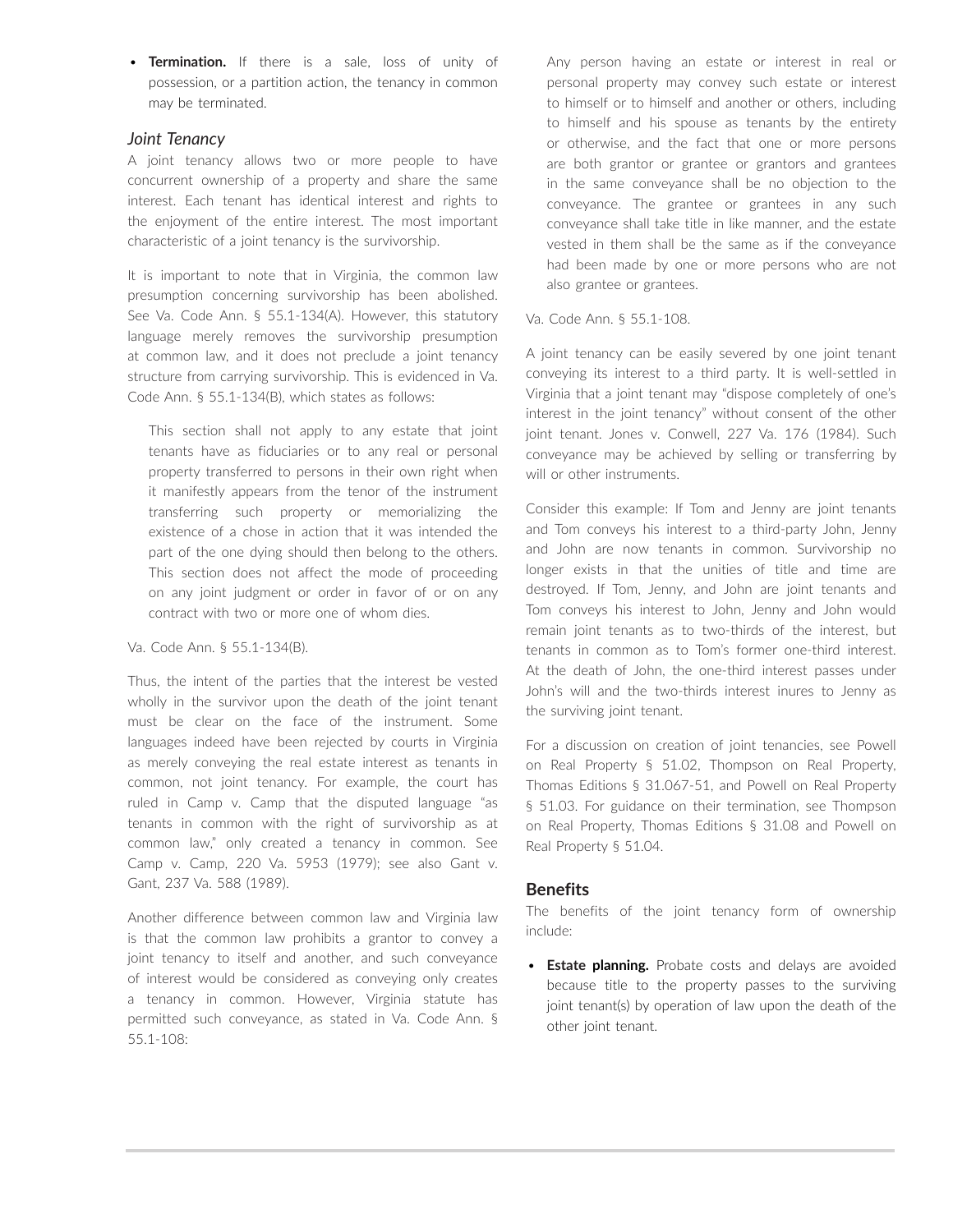• **Flexibility.** Joint tenants do not need to be related or married, though they enjoy the benefit of having an undivided, equal right to use and possess the property.

# **Drawbacks**

• The main drawback of the joint tenancy form of ownership is the uncertainty that results from a possible partition of the property. If one joint tenant attempts to sell or mortgage its interest in the real property, the joint tenancy is destroyed, and the other joint tenant may sue for partition (physical division of the property) or, if partition is not possible, a forced sale. Similarly, if one joint tenant incurs a debt and its creditor has a judgment to collect that debt, the creditor can petition the court to partition the property and force a sale to collect the debt.

# *Tenancy by Entirety*

Tenancy by entirety is another ownership structure that carries survivorship, but tenancy by entirety only applies to married couples. This ownership structure considers a married couple as a unity, and the couple must be legally married at the time of the conveyance for them to acquire tenancy by entirety. See Va. Code Ann. § 55.1-136. Tenancy by entirety thus allows each spouse has an equal and undivided interest in the real property.

A benefit of owning a property by tenancy by entirety is that when one spouse owes debt to a creditor, a judgment lien against the debtor spouse will not attach to the property held by tenancy by entirety until the tenancy is severed.

Pursuant to Va. Code Ann. § 55.1-136, the designation of a spouse as "tenants by the entireties" or "tenants by the entirety" is sufficient to make manifest the "intent that the part of the one dying should belong to the other" and to satisfy the requirements set forth in the Section 55.1-134 as to survivorship. Va. Code Ann. § 55.1-136.

Due to "unity" concept, a tenancy by entirety can only be terminated by divorce, death of a spouse, or by agreement between the spouses. Pursuant to Va. Code Ann. § 20- 111, all rights contingent on the marriage, including right of survivorship to a real property as joint tenancy or tenancy by entirety, would be extinguished and a tenancy by entirety would be transferred into tenancy in common. Va. Code Ann. § 20-111.

An interesting situation arises when a couple intends to own a property by joint tenancy with survivorship. The nexus between Va. Code Ann. § 55.1-134 and the common law conception of a married as a unity seems to automatically convert a joint tenancy created by married couple into a tenancy by entirety. Virginia case law has indicated that when a deed transferring title to a married couple evidences an intent of survivorship, such deed conveys a tenancy by entirety, not joint tenancy. See Allen v. Parkey, 154 Va. 739 (1929). See also Burroughs v. Gorman, 166 Va. 58 (1936).

Due to the available case law, it seems that a married couple can only co-own a property either by tenancy in common or by tenancy by entirety in Virginia. However, a 1995 federal district court distinguished Parkey, holding that language in promissory notes, one payable to cograntees "or the survivor of them" and one payable to cograntees "or the survivor," which contained no indication that the co-grantees were husband and wife, despite that they were married at the time of the bankruptcy was filed, only created joint tenancies, not tenancies by entirety. See Wolfe v. Sprouse, 183 B.R. 739 (W.D. Va.), *aff'd*, *91 F.3d 133 (4th Cir. 1996)* (table decision). See also Royal Insurance Co v. Kelly, 8 Va. Cir. 410 (Cir. Ct. 1987) (holding that husband and wife holding real estate as joint tenants with the full common law right of survivorship were not tenants by the entirety for public policy reasons). Also, courts respect the intent of the parties notwithstanding the tenancy created in the deed and may be willing to impose the equitable doctrine of reformation to affect the original intent. See Pleasants v. Pleasants, 221 Va. 1017 (1981).

For further discussion, see  Powell on Real Property § 52.02, Thompson on Real Property, Thomas Editions § 33.06, and  Powell on Real Property § 52.03. For guidance on termination, see  Powell on Real Property § 52.05 and  Thompson on Real Property, Thomas Editions § 33.08.

# **Benefits**

The benefits of the tenancy by the entirety form of ownership include:

- **Protection from creditors.** Both spouses own 100% of the property, therefore if there is a judgment or other lien against tone of the spouses, the creditor will not be able to collect on a lien or judgment against one spouse
- **Estate planning.** Probate costs and delays are avoided because title to the property passes to the surviving spouse by operation of law upon the death of the other spouse.

#### **Drawbacks**

• The main drawback of the tenancy by the entirety form of ownership is inflexibility. Tenants by the entirety both own undivided interests in the property, therefore neither spouse can sell, lease, mortgage, or encumber their interest in the property without the consent of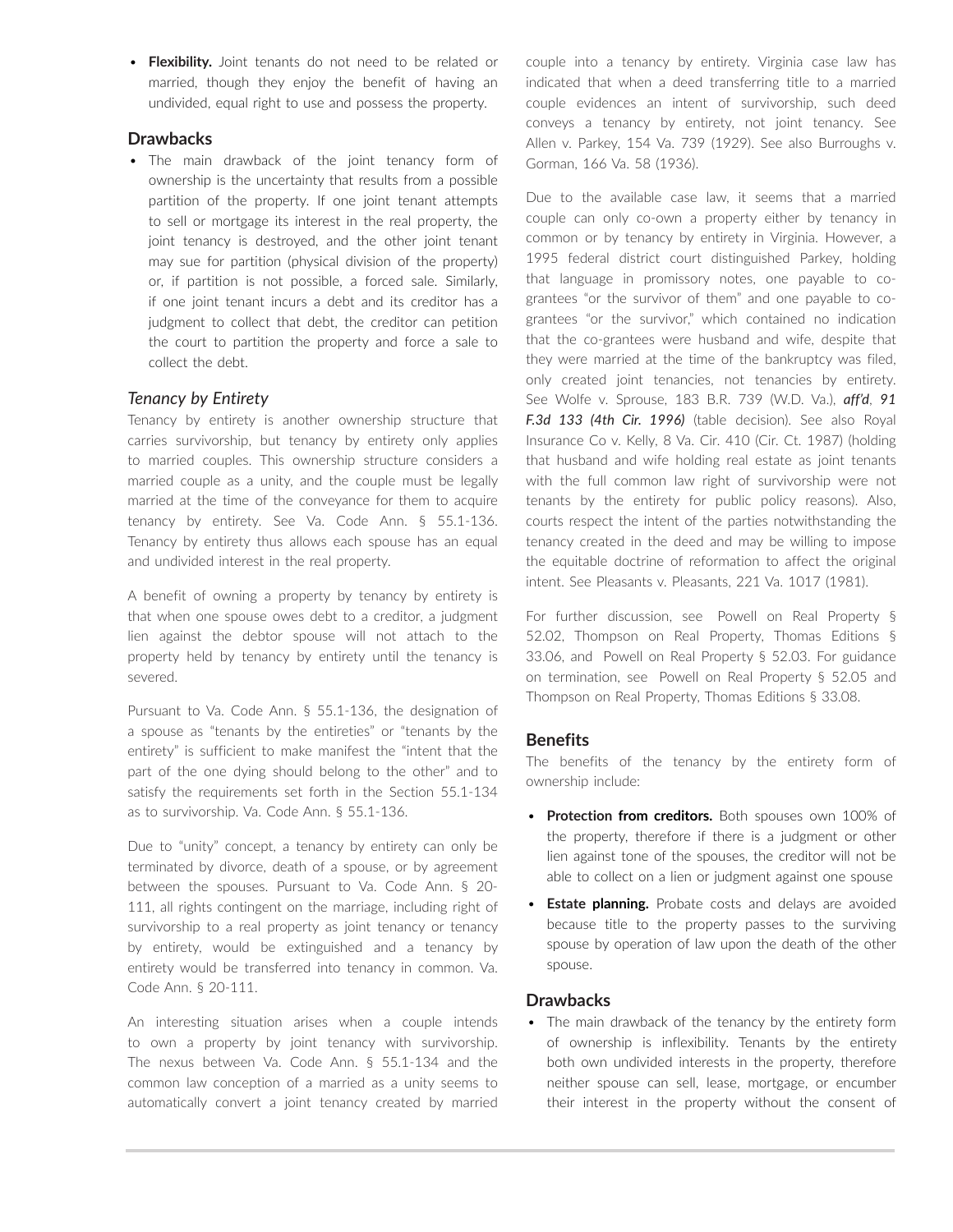the other spouse. Similarly, the property cannot be subdivided or partitioned without the consent of both spouses.

### *Tenancy in Coparcenary*

Tenancy in coparcenary is a type of co-ownership established by common law when lands descended from the ancestor to two or more females and there are no surviving male heirs. Thus, this type of estate is created only by descent and never by purchase. It arises where lands of inheritance descend from the ancestor to two or more persons as joint heirs. This estate lies somewhere between a joint tenancy and a tenancy in common. Like joint tenants, coparceners can sue and be sued jointly with respect to the land and can convey to other coparceners by release. Like a tenancy in common, however, there is no survivorship. In Virginia, an estate in coparcenary arises under the so-called Descent and Distribution Statute. See Va. Code Ann. §§ 64.2-200–64.2-202.

Since this form of co-ownership rarely arises and the General Assembly has eliminated all references to the term "parcenary" in the recodification of Title 64.1, this note only provides a reference to the concept.

# **Ownership Structures for Fee Simple Commercial Real Property in Virginia**

There are many considerations that must be taken into account before choosing the entity for owning commercial or investment real property, including but not limited to, individual member, partner, or shareholder liability for the debts of the entity, exit strategies and their attendant tax consequences, management structure, and the ease and expense of organization. The primary entities used for commercial real property ownership in Virginia in this are:

- Sole proprietorship
- Partnerships, including general partnerships, limited partnerships (LPs), and limited liability partnerships (LLPs)
- Corporations, including "S" corporations and "C" corporations
- Limited liability companies (LLCs), including special purpose LLCs

#### **Sole Proprietorship**

A sole proprietorship is "[a] form of business in which one person owns all the assets of the business in contrast to a partnership, trust or corporation. The sole proprietor is solely liable for all the debts of the business." Black's Law Dictionary 1392 (6th ed. 1990). Simply put, a sole proprietorship is a natural person who directly owns all assets used in the business.

Unlike a corporation which is regarded as an entity separate and distinct from its owner, sole proprietorships do not have any separate existence of their own, and do not provide the owner the liability protection that is the hallmark of certain entities, like LLCs. Accordingly, ownership of real property by a sole proprietor is not recommended given the unlimited exposure to liability that the owner potentially faces.

Although Virginia does not require any formal registration for sole proprietorships, certain types of practices may require licenses, or have other registration requirements. For example, see Va. Code Ann. § 54.1-411(B) requiring that, "[e]xcept for . . . sole proprietorships that do not employ other individuals for which licensing is required, any person . . . or other entity offering or rendering the practice of architecture, engineering, land surveying, landscape architecture or offering the title of certified interior designer shall register with the Board (the Department of Professional and Occupational Regulation)." Va. Code Ann. § 54.1-411(B).

# **Partnerships**

There are two specific statutes that are relevant to the discussion regarding partnerships in Virginia. The first is the Virginia Uniform Partnership Act (1996) (UPA) (Va. Code Ann. § 50-73.79 et seq.), which governs general partnerships (GPs) and registered limited liability partnerships (LLPs). The second is the Virginia Revised Uniform Limited Partnership Act (RULPA) (Va. Code Ann. § 50-73.1 et seq.), which applies to limited partnerships (LPs), including limited liability limited partnerships (LLLPs). In Virginia, there are three basic types of partnerships—general partnerships, limited partnerships, and limited liability partnerships (LLPs).

#### **General Partnership**

A GP is a type of business structure that is managed and operated by two or more partners for profit. Va. Code Ann. § 50-73.88 defines it as "the association of two or more persons to carry on as co-owners a business for profit forms a partnership, whether or not the persons intend to form a partnership." Va. Code Ann. § 50-73.88(A).

Similar to a sole proprietorship, each partner in a general partnership has unlimited individual and joint liability for the partnership's debts and obligations. Va. Code Ann. § 50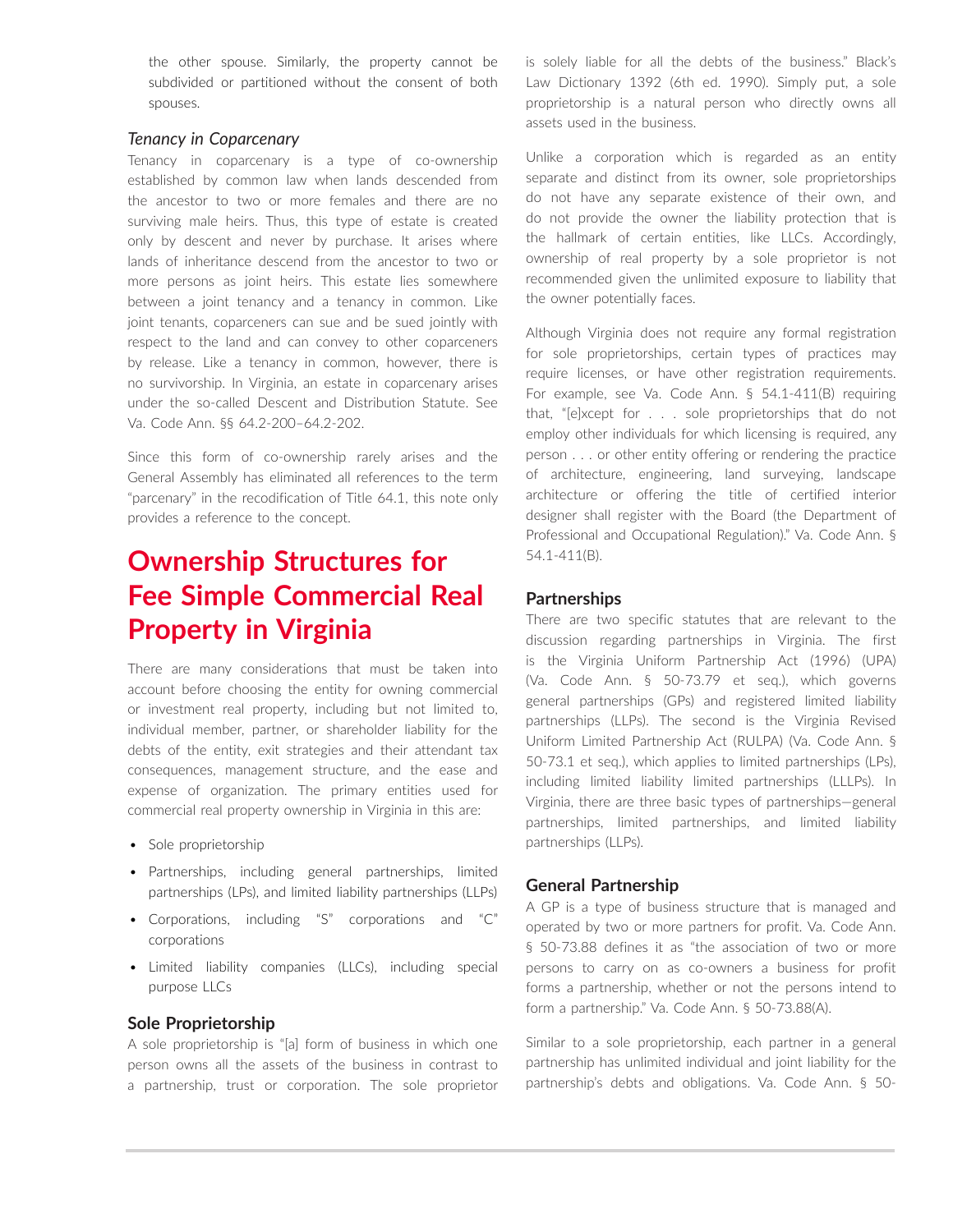73.96(A). Note, however, that a partner is not personally liable for partnership obligations incurred before being admitted as a partner. Va. Code Ann. § 50-73.96(B).

Generally, each partner has equal rights in the management and conduct of the partnership business. In this respect, any act by a partner outside the ordinary course of the partnership's business requires the consent of all the partners (see Va. Code Ann. §§ 50-73.99(F), (J)). Furthermore, in the partnership context, all partners are agents of one another. Va. Code Ann. § 50-73.91. One partner's knowledge is deemed held by all partners and the partnership itself. Va. Code Ann. § 50-73.80.

In Virginia there are no formal requirements for starting a general partnership. It is considered the default structure where two or more partners manage and operate a business without filing any appropriate registration documents with the State Corporation Commission. See Va. Code Ann. § 50-73.88. In addition, Va. Code Ann. § 50-73.81 provides that "[t]o the extent the partnership agreement does not otherwise provide, this chapter [UPA] governs relations among the partners and between the partners and the partnership."

Partners owe fiduciary duties of loyalty and care, as defined by the UPA, to the partnership and the other partners. Pursuant to these standards, partners must discharge any duties to the partnership and the other partners consistently with the obligation of good faith and fair dealing. Va. Code Ann. § 50-73.102(A)–(D).

A GP is a "pass-through entity," which is defined an entity where the partners report their share of the income, gains, losses, deductions, and credits from the entity on their own tax returns.

#### **Benefits**

The benefits of the general partnership structure of ownership include:

- **Pass-through taxation.** Partners can take advantage of the profits and losses of the partnership on their personal income tax return.
- **Flexibility.** There are no operational requirements for a general partnership, therefore the partners have great flexibility in how the partnership is operated.
- **Simplicity.** A general partnership is very easy to establish. It is advisable for a general partnership to file a fictitious name with the Virginia State Corporation Commission, and for a federal employer identification number, however these steps are not required.

#### **Drawbacks**

The drawbacks of the general partnership structure of ownership include:

• **Liability.** Partners are jointly and severally liable for all claims, debts, obligations, and other liabilities of the partnership. This is the primary drawback of a general partnership, which is why it is not commonly used as a vehicle for owning real estate.

#### **Limited Partnership**

A limited partnership is created by filing a certificate of limited partnership filed with the Virginia SCC. Va. Code Ann. § 50-73.11; see also [SCC: Certificate of Limited](https://www.scc.virginia.gov/pages/Virginia-Limited-Partnerships)  [Partnership](https://www.scc.virginia.gov/pages/Virginia-Limited-Partnerships). There is a \$100 to file a certificate of limited partnership. See Va. Code Ann. § 50-73.17(B)(2)(a). As indicated above, limited partnerships (LPs) are governed by the Virginia Revised Uniform Limited Partnership Act (RULPA) (Va. Code Ann. § 50-73.1 et seq.).

LPs have two classes of partners: one or more general partner(s) and one or more limited partner(s). See Va. Code Ann. § 50-73.1.

Except as provided by RULPA or the partnership agreement, general partners have the rights and powers of a partner in a partnership without limited partners. Va. Code Ann. § 50- 73.29(A). The partnership agreement may grant to all or a specified group of limited partners the right to vote on any matter (on a per capita or other basis). See Va. Code Ann. § 50-73.23.

General partners are jointly and severally liable to third parties for all of the LP's obligations. Va. Code Ann. §§ 50- 73.29(B), 50-73.96(A). Typically, general partners tend to be a corporate entity that is responsible for the control and management of the partnership.

Barring certain exceptions, a limited partner is generally not liable for the LP's obligations unless they are also a general partner, or they participate in the control of the business (but only to persons who transact business with the LP and reasonably believe that the limited partner is a general partner). See Va. Code Ann. § 50-73.24(A). Because limited partners cannot control an LP without losing limited liability, it is a good vehicle when raising capital with silent investors. Limited partnerships are treated as pass-through entities for tax purposes like general partnerships. Partners are taxed on their personal income tax returns for the profits and losses of the business.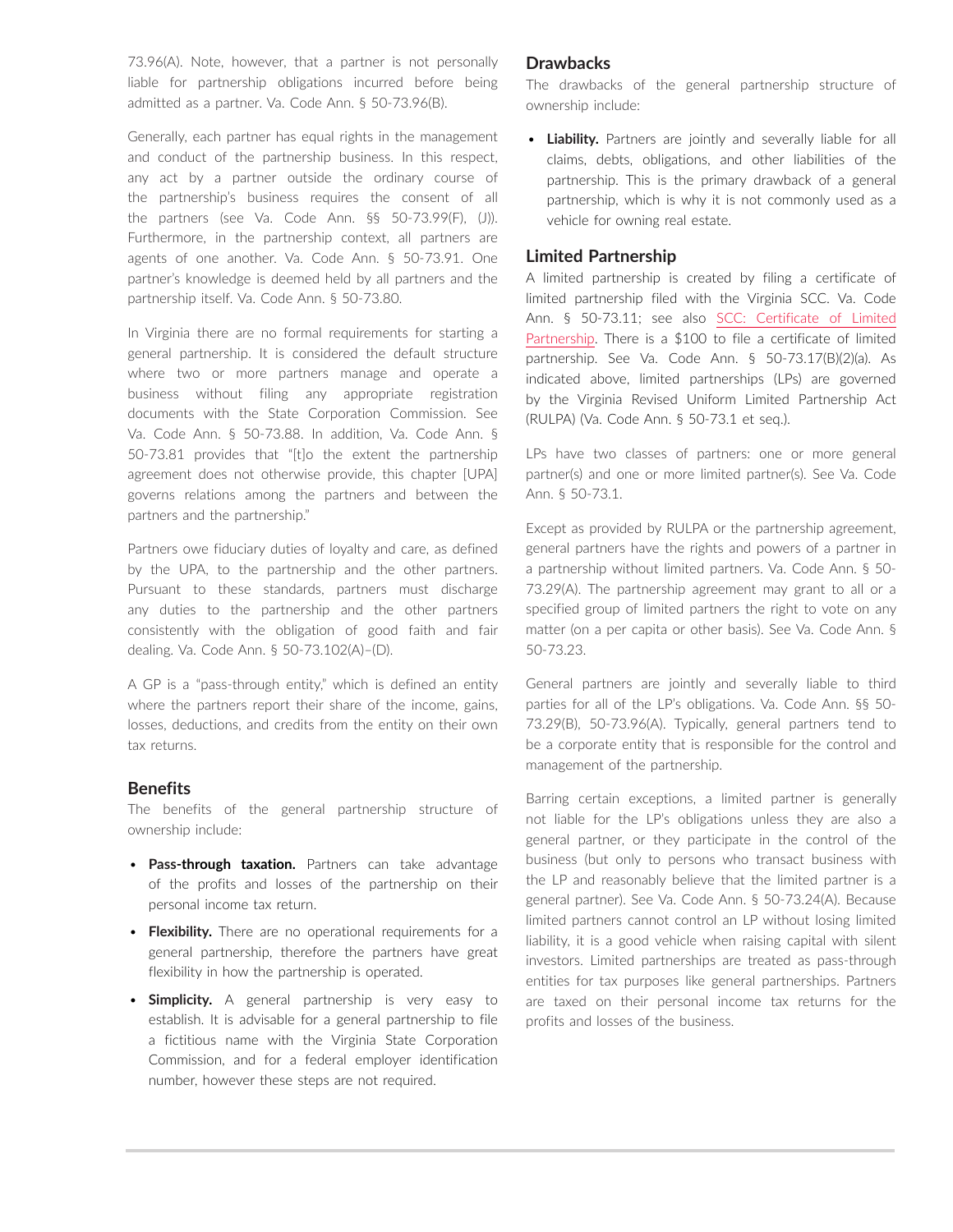#### **Benefits**

The benefits of the limited partnership structure of ownership include:

- **Limited liability.** Limited partners do not have responsibility for the debts and obligations of the business and are only ever liable for the amount of capital they have contributed to the entity. This limitation on liability makes it easier for a business to attract investors.
- **Pass-through taxation.** Partners can take advantage of the profits and losses of the partnership on their personal income tax return.
- **Limited partner benefits.** Limited partners generally enjoy limited liability for the business, and subject to the terms of the partnership agreement limited partners may also be able to vote on any matter on a per capital or other basis. See Va. Code Ann. § 50-73.23.
- **Capital raising considerations.** Because limited partners cannot control an LP without losing limited liability, it is a good vehicle when raising capital with silent investors.

#### **Drawbacks**

The drawbacks of the limited partnership structure of ownership include:

- **Administrative costs.** Virginia law has certain requirements with respect to the creation of a limited partnership, including filing a certificate with the VA SCC along with the payment of filing fees. In addition, a separate entity is usually created to serve as the general partner, which involves more filings and fees and an added layer of complexity. Separate tax returns and corporate records must be maintained for both entities, which increases administrative costs.
- **General partner liability.** The general partner is fully liable for the debts and obligations of the business and must maintain enough net worth in order to insulate the limited partners from liability. If a limited partner becomes active in the business beyond the actions permitted in Va. Code Ann. § 50-73.24(B), that limited partner risks having general-partner personal liability.

#### **Limited Liability Partnership**

Limited liability partnerships (LLPs) are governed by Virginia Uniform Partnership Act (1996) (UPA) (Va. Code Ann. § 50- 73.79 et seq.).

In Virginia, LLP status is available for general partnerships by filing a statement of registration as a registered limited liability partnership with the SCC. See Va. Code Ann. § 50-73.132(A); see also [SCC: Statement of Registration as](https://www.scc.virginia.gov/pages/Virginia-Registered-Limited-Liability-Partnerships)  [a Virginia Registered Limited Liability Partnership](https://www.scc.virginia.gov/pages/Virginia-Registered-Limited-Liability-Partnerships). There is a filing fee requirement of \$100 to file a statement of registration as a registered limited liability partnership. Va. Code Ann. § 50-73.83(F)(1)(a).

An LLP structure allows the partners to obtain limited liability without giving up their right to share in managing the company. Partners are not directly or indirectly liable for the LLP's debts, obligations, or liabilities incurred, created, or assumed while it is an LLP. See Va. Code Ann. § 50- 73.96(C).

LLPs are often used in a professional partnership setting (e.g., licensed professionals such as doctors, lawyers, engineers) to insulate each partner from malpractice or negligence of their fellow partners. LLPs are not used for real property ownership in most cases because LLPs are governed by the UPA. An LLC, which provides a similar form of limited liability, is often favored over an LLP because an LLC provides a more formal management structure.

#### **Benefits**

The benefits of the LLP structure of ownership include:

- **Pass-through taxation.** Partners can take advantage of the profits and losses of the LLP on their personal income tax return.
- **Limited liability.** Partners are insulated from any liability, debt, or obligation of the LLP.
- **Partners are free to manage.** LLP partners have the freedom to advise, interact with, and approve or disapprove of the partnership's business without the fear that they will lose the type of limited liability an LLP offers.

#### **Drawbacks**

The drawbacks of the LLP structure of ownership include:

- **Complexity.** An LLP structure involves certain filing and maintenance requirements. See Va. Code Ann. § 50-73.132(A) and Va. Code Ann. § 50-73.83(F)(1)(a) (governing the filing requirements of an LLP).
- **Management.** An LLP is governed by the UPA, which governs all general partnerships. LLCs are often preferred over LLPs because LLCs have a more defined management structure.

#### **Corporations**

A corporation is a business entity created by investors (shareholders) who invest money, property, or both to fund the corporation's capital stock. Virginia corporations are governed by Virginia Stock Corporation Act (VSCA) (Va.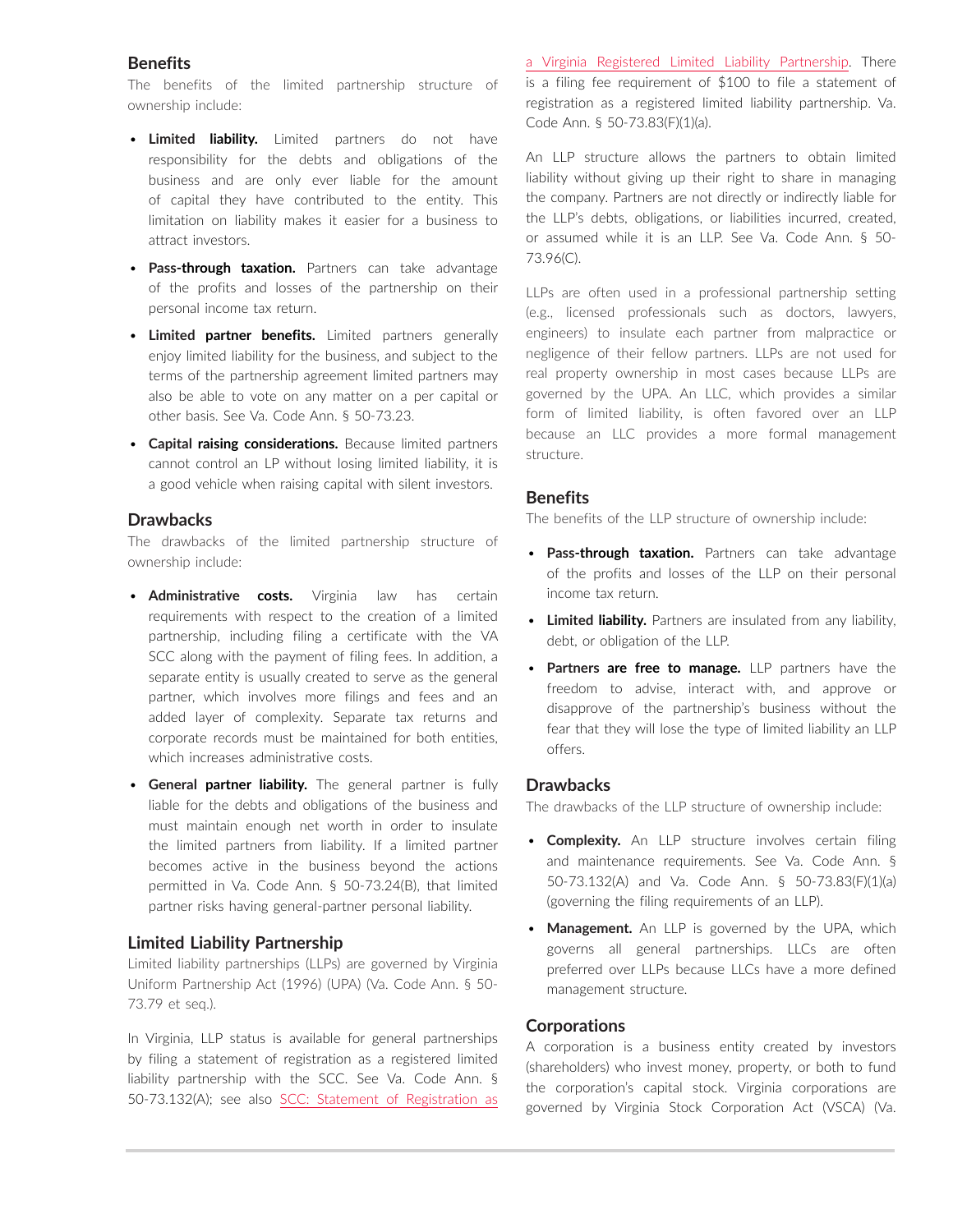Code Ann. § 13.1-601 et seq.). A corporation is formed by filing articles of incorporation with the SCC. See Va. Code Ann. § 13.1-619. Furthermore, there is a filing fee of \$25 for the articles of incorporation, a charter fee of \$50 for each 25,000 authorized shares (for 1 million or less authorized shares), or \$2500 if the corporation has more than one million authorized shares. See Va. Code Ann. § 13.1-615.1(A); see also [SCC: Charter Fee / Entrance Fee](https://www.scc.virginia.gov/getattachment/de953d7f-2bcd-459f-a5d5-c3102bac9ac0/cht_fee.pdf)  [Schedule for Domestic and Foreign Corporations.](https://www.scc.virginia.gov/getattachment/de953d7f-2bcd-459f-a5d5-c3102bac9ac0/cht_fee.pdf)

The articles of incorporation include the name of the corporation, the aggregate number of authorized shares, the full street address of the corporation's initial registered office, the name of the initial registered agent, and a statement that the agent is either a resident of Virginia and either a director of the corporation or a member of the Virginia State Bar; or a domestic or foreign corporation, limited liability company, or registered limited liability partnership authorized to transact business in Virginia. See Va. Code Ann. § 13.1-619(A).

On the other hand, the bylaws of the corporation establish the rules and framework for managing the corporation. The bylaws may contain any provision consistent with the law and with the articles of incorporation. See Va. Code Ann. § 13.1-624(B). The bylaws do not need to be filed with the VA SCC. Generally, the initial directors or incorporators of the corporation adopt the bylaws. Note that unless the articles of incorporation reserve the power to the shareholders, both the shareholders and the directors may amend, repeal, or adopt the bylaws. See Va. Code Ann. § 13.1-714.

Corporations are managed by a board of directors who are named at the time of incorporation (or shortly thereafter) but may change over time. The board of directors must have at least one director but the articles of incorporation or bylaws may fix a higher number. The number of directors may be increased or decreased by amendment to, or in any manner provided in, the articles of incorporation or the bylaws. See Va. Code Ann. § 13.1-675(A).

The shareholders hold stock or shares in the corporation. The articles of incorporation may authorize multiple classes and series of shares (usually common shares and preferred shares) with different rights and preferences associated with each class. See Va. Code Ann. § 13.1-638. Shareholders have limited liability for the corporation's debts and obligations because the corporation is an independent entity, distinct from its shareholders. Va. Code Ann. § 13.1-644 and ("the proposition is elementary that a corporation is a legal entity entirely separate and distinct from the shareholders or members who compose

it"); C.F. Trust, Inc. v. First Flight Ltd. Partnership, 266 Va. 3, 9 (2003) (quoting Cheatle v. Rudd's Swimming Pool Supply Co., 234 Va. 207, 212 (1987)); accord Bogese, Inc. v. State Highway and Transp. Commissioner, 250 Va. 226, 230 (1995). However, under certain circumstances where the shareholder ignores the separate existence of the corporation—by commingling personal and corporate assets, for example—then shareholders may be held personally liable under the doctrine of corporate veil piercing. See Dana v. 313 Freemason, A Condominium Ass'n, 266 Va. 491 (2003) ("The decision to ignore the separate existence of a corporate entity and impose personal liability upon shareholders for debts of the corporation is an extraordinary act to be taken only when necessary to promote justice."). While there is no bright-line rule, the Virginia Supreme Court noted in O'Hazza v. Executive Credit Corp., 246 Va. 111, 115 (1993) that personal liability can accrue when

the shareholder sought to be held personally liable has controlled or used the corporation to evade a personal obligation, to perpetrate fraud or a crime, to commit an injustice, or to gain an unfair advantage . . . Piercing the corporate veil is justified when the unity of interest and ownership is such that the separate personalities of the corporation and the individual no longer exist and to adhere to that separateness would work an injustice. [internal citations omitted]

On the other hand, directors must execute their duties "in accordance with their good faith business judgment of the best interests of the corporation." See Va. Code Ann. § 13.1-690. This is also known as the business judgment rule. Subsection (C) of Va. Code Ann. § 13.1-690 (also known as the "safe harbor") provides that as long as directors have performed their duties in accordance with this standard, they will not be personally liable for any action taken with regard to the corporation. Va. Code Ann. § 13.1-690(C).

The tax treatment of corporations differs depending on the type of corporate form used. A C corporation is taxed both at the entity level and at the shareholder level, while an S corporation is considered to be a pass-through entity for income tax purposes and only the shareholders are taxed on the corporation's profits. These differences are examined below.

#### **Benefits**

The main benefit of the corporation structure of ownership is limited liability. Shareholders of a corporation have limited liability for the debts and obligations of the corporation as long as corporate formalities are carefully observed. This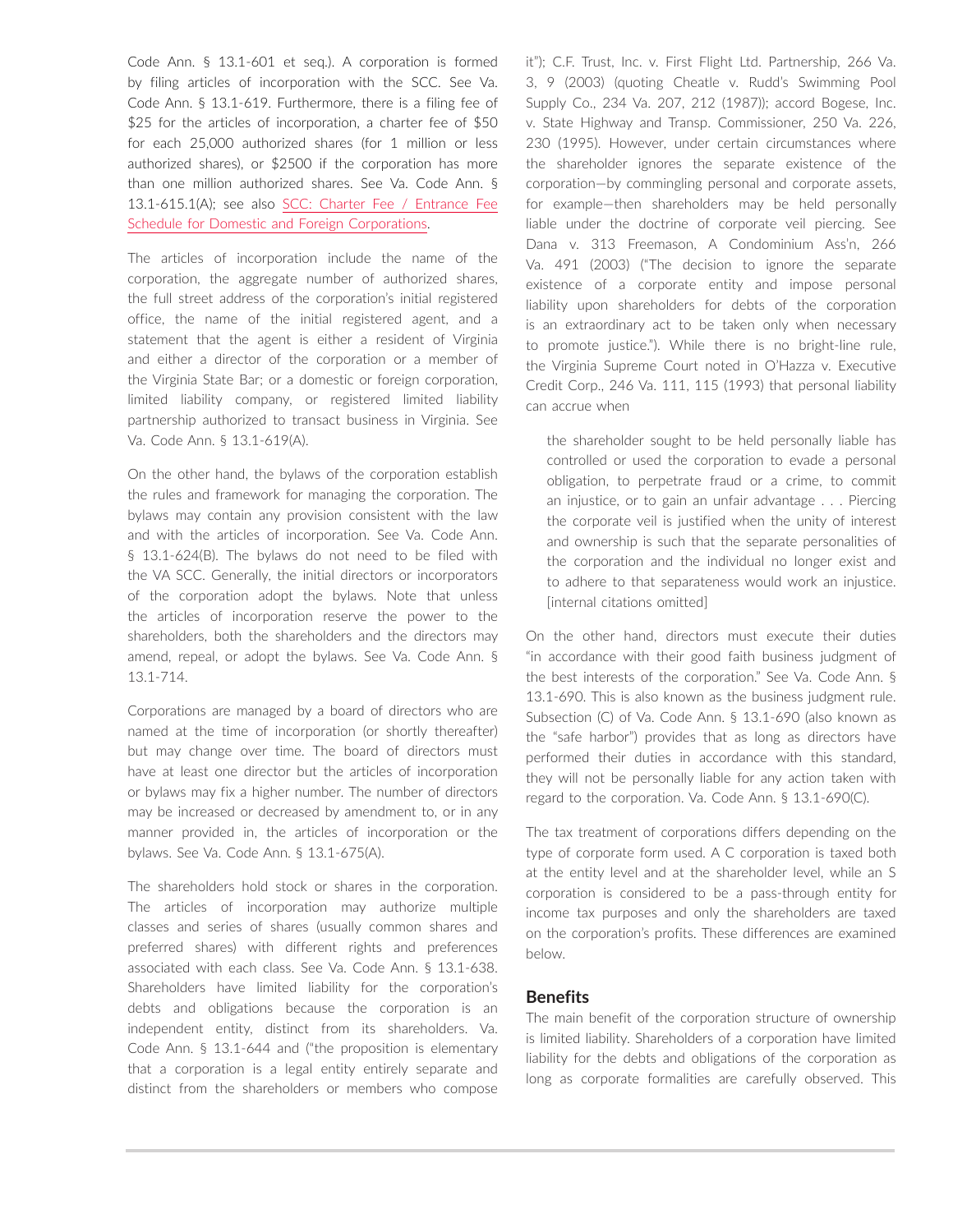makes the use of a corporation attractive to investors which allows a business to attract the capital it needs to start its business.

## **Drawbacks**

The drawbacks of the corporation structure of ownership include:

- **Complexity.** The formation and maintenance of a corporation according to Virginia law can be cumbersome and costly compared with other types of entities. Articles of incorporation must be filed, books and records must be kept, and other corporate formalities can be time-consuming and costly.
- **Shareholder control.** Shareholders that own a controlling or majority share of the corporation's stock may have control over the management of the business, while shareholders owning a minimal amount of shares may have no control over the management of the business.
- **Double taxation.** If a corporation does not elect to have S status as discussed below, it is considered to be a C corporation. A C corporation is taxed on its profits and that same profit distributed as dividends is then taxed again at the shareholder level. Recently enacted laws (such as the Tax Cuts and Jobs Act of 2017 (TCJA)) may influence the impact of this disadvantage as discussed below.

#### **C Corporation**

A corporation formed in Virginia is considered a C corporation by default. See 26 U.S.C. § 1361(a)(2). A C corporation is a shareholder-owned entity and has the benefit of corporate limited liability. A C corporation is required to pay taxes on its income before it pays dividends to its shareholders, who then must also pay income taxes on the dividends they receive. This concept is called double taxation. Double taxation, rather than pass-through taxation, is often considered a drawback of using a C corporation entity. It, in turn, makes it a less attractive option for holding real property and real estate.

There are certain additional complexities in determining whether a C corporation is the right entity to hold real estate and real property from a tax perspective. Following the passage of the Tax Cuts and Jobs Act of 2017, a number of alterations to the Internal Revenue Code came into effect which may affect the choice of business entity for holding real property. See, e.g., 26 U.S.C. § 11(a), (b). However, as of 2022, several sections of the TCJA are no longer in effect. For an in-depth discussion of the implications of the TCJA on the choice of entity, see Rosann Torres, et al., Tax Cut and Jobs Act of 2017 – An Analysis §§ 1.05, 1.28, 1.36.

### **S Corporation**

Any corporation, including Virginia corporations, may be eligible for S corporation status if they meet the standards of a small business corporation. See 26 U.S.C. §§ 1361-1363. Provided that the corporation meets those requirements, it can file to elect S corporation status via [Form 2553](https://www.irs.gov/pub/irs-pdf/f2553.pdf) with the federal Internal Revenue Service. The Virginia state government honors the federal election without more, but any S corporation in Virginia must file a [Form 502](https://www.tax.virginia.gov/sites/default/files/taxforms/corporation-and-pass-through-entity-tax/2020/502-2020.pdf) income tax return. See [Virginia Department of](https://www.tax.virginia.gov/laws-rules-decisions/tax-bulletins/05-6)  [Taxation, Tax Bulletin 05-6 \(May 6, 2005\)](https://www.tax.virginia.gov/laws-rules-decisions/tax-bulletins/05-6).

An S corporation is a corporate entity, like a C corporation. Unlike a C corporation, an S corporation is a pass-through entity for taxation purposes. This means that all incomes "pass-through" to the shareholders and are not taxed at the corporate level. However, S corporations are subject to certain limitations to which C corporations are not subject. For example, the IRC taxes S corporation property transfers in certain circumstances. See 26 U.S.C. § 1362. Additionally, S corporations have to be defined as a small business corporation by the IRS. See 26 U.S.C. § 1361(b)(1). A small business corporation cannot have (1) more than 100 shareholders, (2) any shareholders that are not individuals other than certain trusts and organizations (see 26 U.S.C. § 1361(c)(2), (6)), (3) nonresident alien shareholders, or (4) more than one class of stock. See id. As a result, most S corporations tend to be much smaller and with a few investors.

#### **Limited Liability Companies**

A limited liability company (LLC) combines the limited liability of a corporation with the pass-through tax treatment of a partnership. This favorable liability and tax treatment makes the LLC a popular choice for many individuals when forming their business entities. The Virginia Limited Liability Company Act (VLLCA), Va. Code Ann. §§ 13.1-1000–13.1-1099.27, also provides a lot of flexibility in establishing the rules that govern a Virginia LLC. Many of the rules in the VLLCA are default rules and can be contracted around by the parties to the article of organization or the operating agreement. See, e.g., Va. Code Ann. § 13.1-1024(A)–(J). A Virginia LLC is formed by filing articles of organization with the Virginia State Corporation Commission (VSCC), and they must meet statutory requirements set forth in Va. Code Ann. § 13.1-1011.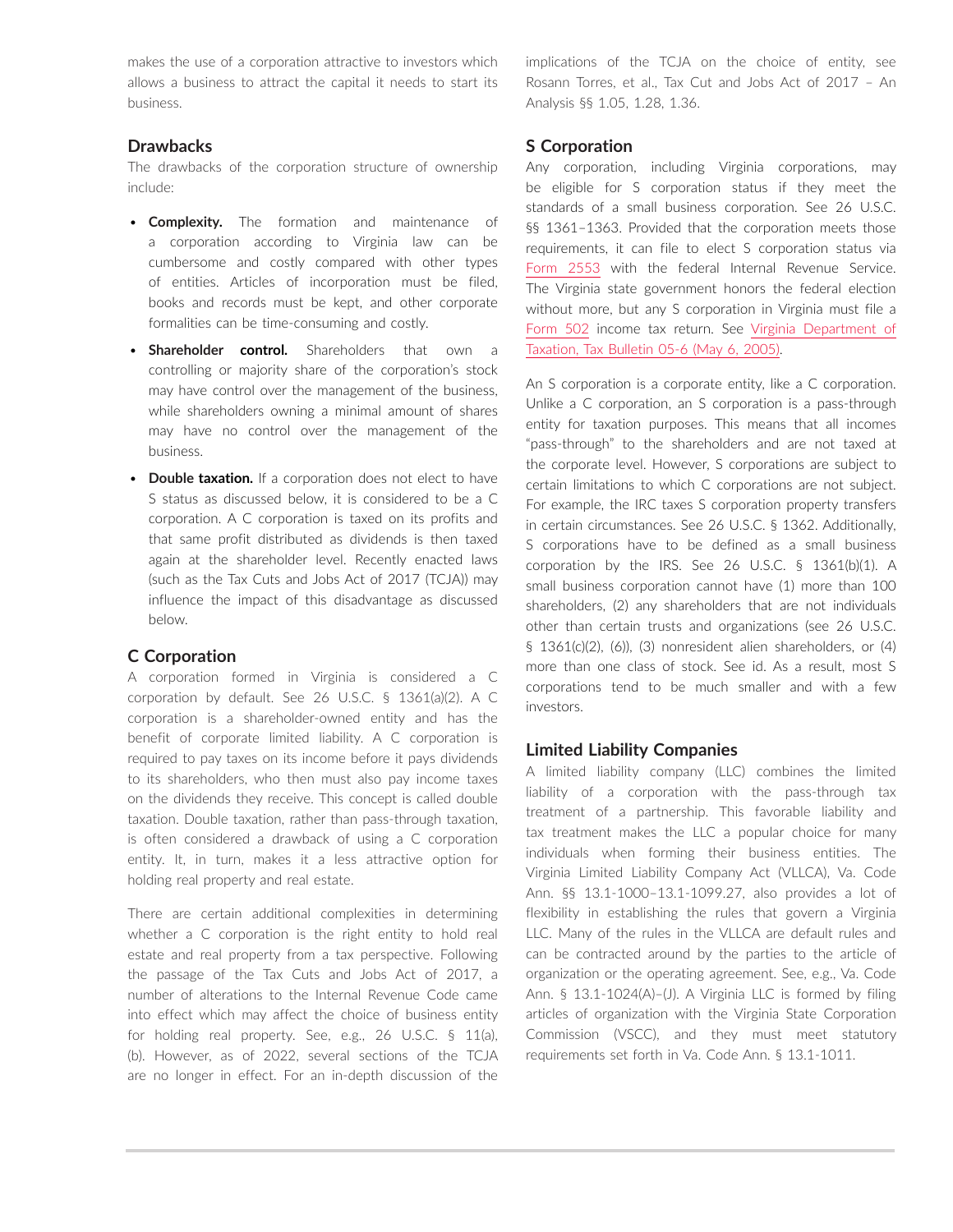Equity holders of an LLC are called members. A Virginia LLC can be managed either by the members, or a subset of them, or a manager, appointed by the members. To establish a manager-managed LLC, the operating agreement or articles of organization must explicitly vest management authority in a manager, otherwise it is member-managed. Va. Code Ann. § 13.1-1022(A). The rights and obligations of members of an LLC are established at a baseline level in the VLLCA. See Va. Code Ann. § 13.1-1023. However, it is typical for most default rules to be contracted around in an operating agreement, which functions in much the same manner as bylaws in a corporation. See Va. Code Ann. § 13.1-1023.

Members of an LLC have limited liability for the debts and obligations of the LLC and for the acts or omissions of any other member, manager, agent, or employee of the LLC. Va. Code Ann. § 13.1-1019. A member can only be liable for its own negligence and wrongful acts provided they fall outside the scope of its duties to the LLC. Cf. Tri-State Coach Corp. v. Walsh, 188 Va. 299, 307 (1948).

Generally, an LLC will be taxed as either a pass-through or disregarded entity by the IRS. See [I.R.S. Pub. 3402 2–4](https://www.irs.gov/publications/p3402) [\(Mar. 8, 2020\)](https://www.irs.gov/publications/p3402). Unless a single member LLC elects to be treated as a corporation for income tax purposes by filing IRS Form 8832, it is considered to be a disregarded entity, meaning that incomes from the LLC are treated as income on the individual's own taxes, through the owner's personal income tax return. A multi-member LLC is by default treated as a pass-through entity (similar to a partnership) that pays income tax through the individual members based on their share of ownership in the LLC, but it may also elect to be treated as a corporation for tax purposes. See 26 C.F.R. § 301.7701-2 (as amended in 2019); [New](https://advance.lexis.com/open/document/lpadocument/?pdmfid=1000522&pddocfullpath=%2Fshared%2Fdocument%2Fanalytical-materials%2Furn%3AcontentItem%3A5SGY-5MX1-F30T-B0HV-00000-00&pdcontentcomponentid=500749&pdteaserkey=sr0&pditab=allpods&ecomp=-trg&earg=sr0)  [Partnership Tax Audit Rules](https://advance.lexis.com/open/document/lpadocument/?pdmfid=1000522&pddocfullpath=%2Fshared%2Fdocument%2Fanalytical-materials%2Furn%3AcontentItem%3A5SGY-5MX1-F30T-B0HV-00000-00&pdcontentcomponentid=500749&pdteaserkey=sr0&pditab=allpods&ecomp=-trg&earg=sr0) for more information on the tax treatment of an LLC that elects to be treated as a partnership.

#### **Benefits**

The benefits of the LLC structure of ownership include:

- **Limited liability.** Members of an LLC enjoy limited liability for both the debts and obligations of the LLC and the negligent acts of other members. The amount of limitation on liability can be up to the member's interest in the LLC. See Va. Code Ann. §§ 13.1-1019, 13.1-1025.
- **Favorable tax treatment.** LLC's provide more flexibility and opportunity than any other kind of entity with regard to their treatment for income tax purposes. Multiple-member LLC's may be treated as pass-through entities to avoid double taxation or an election may be

made to be treated as a corporation. A single member LLC is taxed as a disregarded entity unless the member elects to be taxed.

- **Flexibility.** An LLC can consist of members of many different types, regardless of individual or entity status. Participation in management also does not explicitly defeat the limited liability status of any member or manager. Additionally, many of the rules can be contracted around in the LLC's operating agreement, meaning the members are (mostly) free to ensure that the entity is governed in a way that is appropriate to its circumstances and the members' needs.
- **Ease of complying with corporate formalities.** It is generally speaking easier to fully comply with the corporate formalities required of a Virginia LLC than of a Virginia corporation. In particular, the flexibility allowed of LLCs gives them a lot more room to relax what would otherwise be strict corporate formalities requirements. This in turn is good for smaller business who may not be prepared to maintain all appropriate records and follow all applicable requirements.

#### **Drawbacks**

There are two main drawbacks of establishing a Virginia LLC:

- **Filing compliance and certain maintenance requirements.** The first main drawback of the LLC structure is ensuring you comply with filing and maintenance requirements involved with forming an LLC. The VLLCA has specific sections that govern the naming, formation, filing requirements of an LLC, and the contents of the LLC operating agreement. See [here](https://www.scc.virginia.gov/pages/New-Business-Resources) for more information. In addition, an LLC in Virginia must register for certain business taxes and services administered by the Virginia Department of Taxation and the Virginia Bureau of Workers' Compensation. Visit the Department of Taxation's [website](https://www.tax.virginia.gov/pass-through-entities) and the Workers' Compensation Commission's [website](https://workcomp.virginia.gov/) for more information.
- **Dearth of available case law on key issues**. The second main drawback of an LLC is that, unlike Delaware or New York, case law governing the rules and regulations of LLCs is relatively thin and still being established. As such, a Virginia LLC may be subject to rules that an LLC would not be subject to in a state with a more developed case law. When deciding whether to establish a Virginia LLC, or any LLC, it is important to determine how predictable the courts of that state will be in enforcing the common law and statutory law surrounding that entity.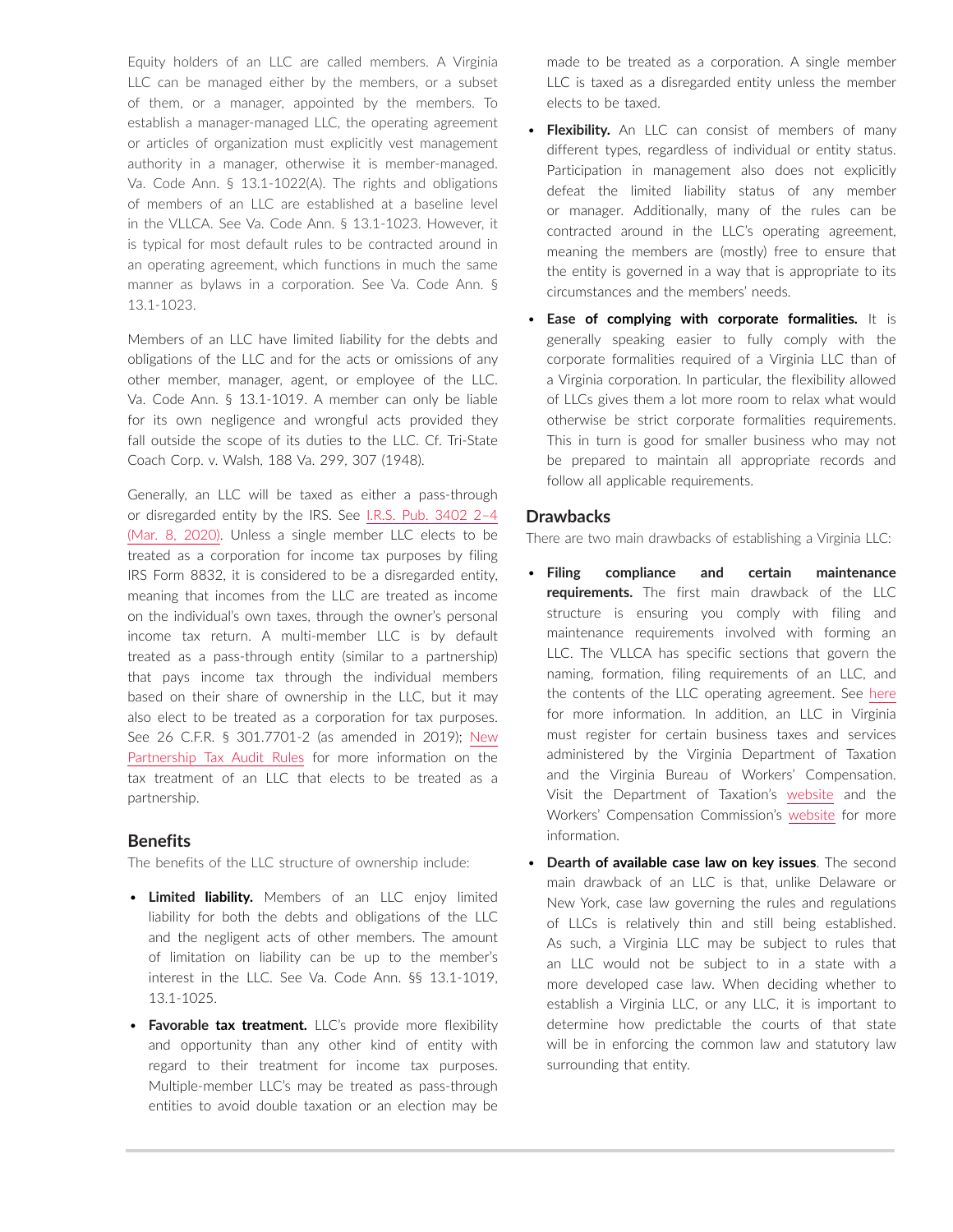#### **Joint Ventures**

A joint venture is not specifically a type of entity. Rather, it is an enterprise between two or more people or entities in which one entity determines that its goals would be better suited to engaging with the other rather than themselves. In that sense, a joint venture operates similarly to a partnership that has a distinct end (being the end of the object of the joint venture).

Joint ventures are generally established where "two or more [entities or] persons jointly undertake a specific business enterprise for profit or losses with each to have voice in control and management [of the venture.]" Ortiz v. Barrett, 222 Va. 118, 131 (1981). A joint venture in Virginia can be either contractual or it can be a separate entity, established for the purposes of the venture. It is possible to utilize a joint venture structure with different types of entities, such as partnerships, corporations, or limited liability companies. Since most joint ventures formed to acquire, develop, and operate real property among parties seeking to limit their liability and minimize costs, it is usually preferable to use an LLC.

Real estate joint ventures are often formed between parties with different levels of experience and capital. They are a way for parties with a lot of experience in holding and managing real property to work with parties that have capital to fund the management and holding of that real property. In those ventures, there is usually at least one operating member or partner (an entity with the operational knowledge to acquire and manage real property) and a capital member or partner (an entity with the capital necessary to fund the venture). Generally, the capital member's role is limited to provision of capital and does not extend to procurement of real property.

It is advisable that any capital member ensure that the operating member of the joint venture have expertise in the development, acquisition, and/or financing of the specific asset classes or real property markets in which the joint venture will operate. Additionally, the operating member(s) should have skill in day-to-day management of the real property. The operating member, on the other hand, should ensure that their capital member is capable of funding the whole operation.

Joint ventures, when structured around LLCs, commonly include an operating agreement setting forth each member's respective rights regarding A common joint venture structure is a structure whereby the capital member and the operating member form a new LLC. The parties then enter into an operating agreement for LLC which sets forth the parties' agreement as to their respective rights and obligations. These include:

- Each parties' share of the distributions
- Required contributions to the LLC
- Provision of management responsibility
- Rights of withdrawal dissolution
- Authority of each party to work on behalf of the LLC
- When each party has access to books and records
- Any minority protections
- Any restrictive covenants
- Deadlock resolution
- Restrictions on transfer of interests in the joint venture or in the real property itself
- Financial reporting requirements
- Rights and rules regarding shared assets
- Supply commitments, provision by any party of proprietary and/or confidential information
- Management of any necessary employees –and–
- Any other rights, obligations, and remedies that may be necessary

An important consideration whenever one is establishing a joint venture for real property acquisition, ownership, and management, is whether the parties require a lender to finance it. In those circumstances, the joint venture may need to establish a single purpose entity. A single purpose entity is usually an LLC or an S corporation whose sole purpose is to hold title to the real property. By doing so, the real property is insulated from collateral claims by creditors for anything other than the real property itself. Another feature of these single purpose subsidiary LLCs is that they also usually need to be "bankruptcy remote." A bankruptcy remote LLC is one where the LLC is required to have the affirmative approval of an independent manager or director to file for bankruptcy. These provisions would usually be found in the LLC's operating agreement. This is to prevent the property owner SPE from being affected by a bankruptcy of the parent entity or any of its members. There are a number of other restrictions that are unique to the operating agreements in these sorts of entities that tend not to be found in other LLCs.